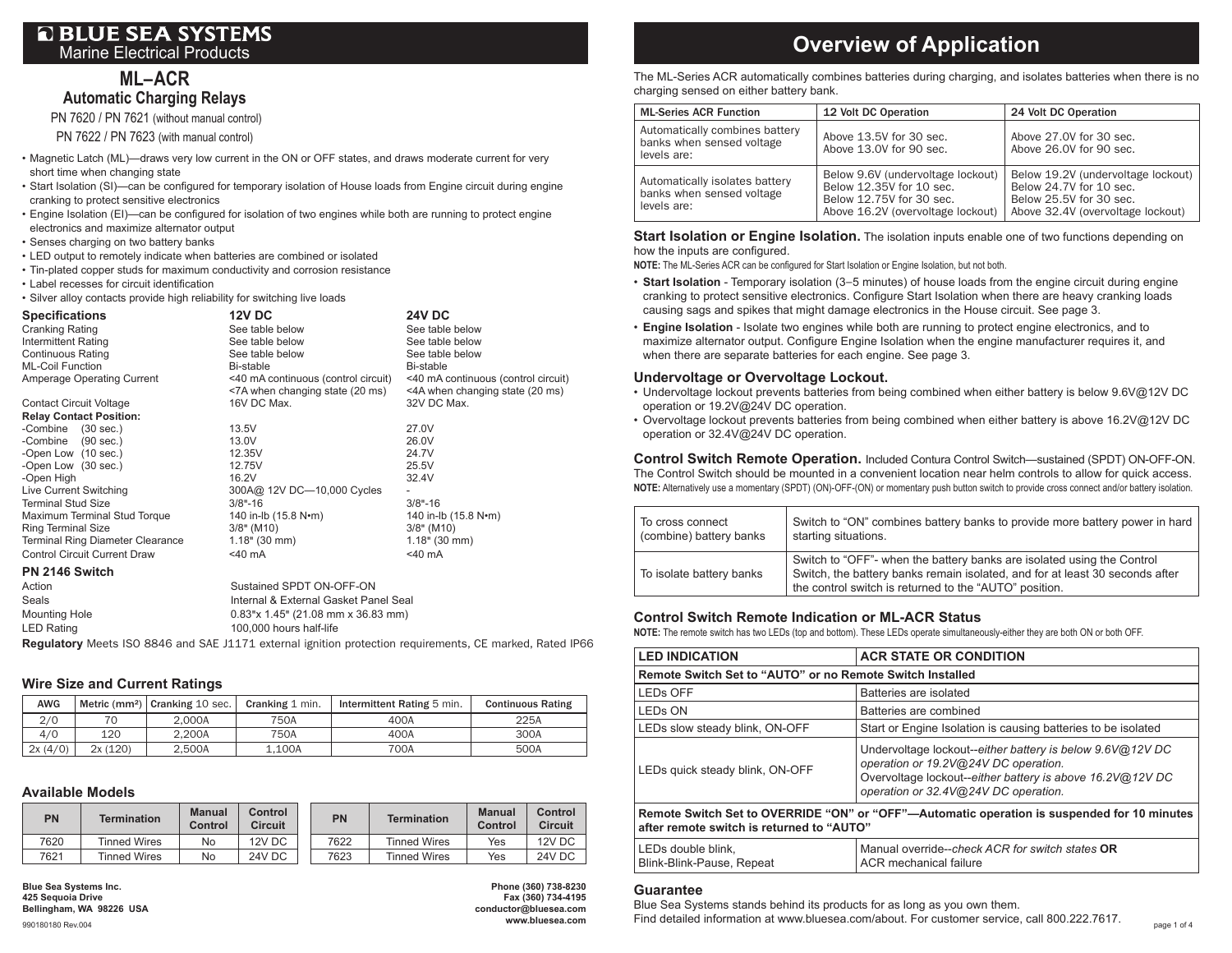### **Overview of Application (continued)**

#### **To Connect Sustained (SPDT) ON-OFF-ON Contura Control Switch:**

- 1. Connect pin 3 of the Control Switch to DC+ through a 2A (min) circuit protection device.
- 2. Connect pin 1 to DC ground.
- 3. Connect pin 2 to ACR "REMOTE" wire (red).
- 4. Connect pin 8 to DC+ through a 2A (min) circuit protection device.
- 5. Connect pin 7 to ACR "LED" ground wire (yellow).



#### **Manual Control Override Knob PN 7622 / PN 7623**

#### **The Manual Control Override Knob provides:**

- an added level of safety that allows manual ON-OFF control with or without power
- LOCK OFF for servicing the electrical system

Remote LEDs in control switch indicate when ML-Series ACR is in manual override condition.

#### **Manual Control Override Knob Operations\*** †

| To combine battery banks                       | With Override Knob in REMOTE position,<br>push button until latched (Push to Latch On).                                                    |  |
|------------------------------------------------|--------------------------------------------------------------------------------------------------------------------------------------------|--|
| To isolate battery banks that<br>are connected | Rotate Override Knob to right to release button<br>from Latch On mode (button pops up). Rotate<br>Override Knob to left (REMOTE position). |  |
| To prevent remote operation                    | Rotate Override Knob to right<br>(LOCK OFF position).                                                                                      |  |
| To secure for servicing                        | With Override Knob in LOCK OFF position,<br>pass cable tie through hole.                                                                   |  |

\* Operating the Manual Control Override Knob will override automatic operation of the ML-Series ACR for 10 minutes if the override forces a change in switch state.

† The ML-Series ACR will wait 10 minutes if it attempts to automatically close while the manual knob is rotated to LOCK OFF.

## $\wedge$  caution  $\wedge$

- $\mathbb{F}$  These instructions are intended to provide assistance with the installation of this product, and are not a substitute for a more comprehensive understanding of electrical systems. We strongly recommend that a competent electrical professional perform the installation of this product.
- $\mathbb{F}$  The illustrated wiring diagram represents a common installation and is not meant to be a quide for wiring a specific vessel. The wiring diagram shows a single battery bank installation.
- $\blacksquare$  Disconnect all negative battery connections before beginning the installation.
- $\mathbb{F}$  All unused control wires should be carefully insulated from each other and from accidental contact using heat shrink tubing or electrical tape. External contact or shorting between control wires can lead to malfunction.

### **Installation Instructions**

#### **Mounting**

Install the ML-Series ACR as close as possible to both battery banks so that positive and negative wires are as short as possible, and voltage drop in these wires is kept to a minimum‡. To avoid corrosion to terminals and connecting wires, mount in a dry and protected location. Avoid mounting directly above vented lead acid batteries so that the ACR is not exposed to corrosive gasses expelled from the batteries.

‡ Because the ACR senses the voltage between its negative ground connection and its positive sense connections, both positive and negative wires should be as short as possible so that the influence of voltage drop on sensed voltage levels is minimized.

#### **High Current Primary Circuit Connections (stud terminals A and B)**

For help selecting the appropriate wire size and circuit protection rating, go to www.bluesea.com and click the *Circuit Wizard* quick link.

#### **To connect high current circuit wires:**

- 1. Connect the battery banks to the stud terminals marked A and B.
- 2. Torque the high current terminal stud nuts to 140 in-lbs (15.5 N•m) maximum.
- **NOTES:** Stud terminals A and B are interchangeable. Either battery bank can be connected to A or B. If the ACR is to be used for cross connect, fuses between ACR terminals A and B and each battery positive are not required according to ABYC guidelines. If the ACR is not used for cross connect, install fuses to prevent a hazard if there is damage to the wires connecting the batteries to the ACR. The fuses should be placed as close as possible to the batteries so that most of the wire is protected.

#### **Control Circuit Connection (wire contained in the wire harness)**

#### **Ground Connection**

Connect the black wire in the wire harness to DC ground at the main ground terminal busbar.

#### **Optional Control Circuit Connections (wires contained in the wire harness) Cross Connect or Isolate Battery Banks**

Use the included Control Switch—sustained (SPDT) ON-OFF-ON.

Alternatively use a momentary (SPDT) (ON)-OFF-(ON) or momentary push button switch (sold separately) to provide cross connect and/or battery isolation. The Control Switch should be mounted in a convenient location near helm controls to allow for quick access.

**NOTE:** Use 16 AWG wire for all Control Circuit connections to meet ABYC minimum wire size requirement.

#### **Cross Connect or Isolate Battery Banks Using Optional Control Switch**

Use Control Switch – momentary or sustained single pole double throw (SPDT) to provide these settings:

- **CROSS CONNECT** ( **I**) Battery banks are combined to provide more battery power in hard starting situations.
- **• ISOLATE** (**O**) Battery banks are isolated until the Control Switch is returned to **AUTO (center position)**. When the Control Switch is returned to **AUTO**, the ACR returns to automatic mode.

#### **To enable cross connect and isolation, connect:**

- Red wire from harness to center (common) of SPDT switch.
- **Cross Connect** terminal of SPDT switch to DC positive through 2A circuit protection.
- **Isolate** terminal of SPDT switch to DC negative (ground).

#### **To enable temporary cross connect using momentary push-button switch:**

- Connect the red wire from the harness to one side of a momentary push-button switch (sold separately).
- Connect the other side of the push button switch to DC positive through 2A circuit protection.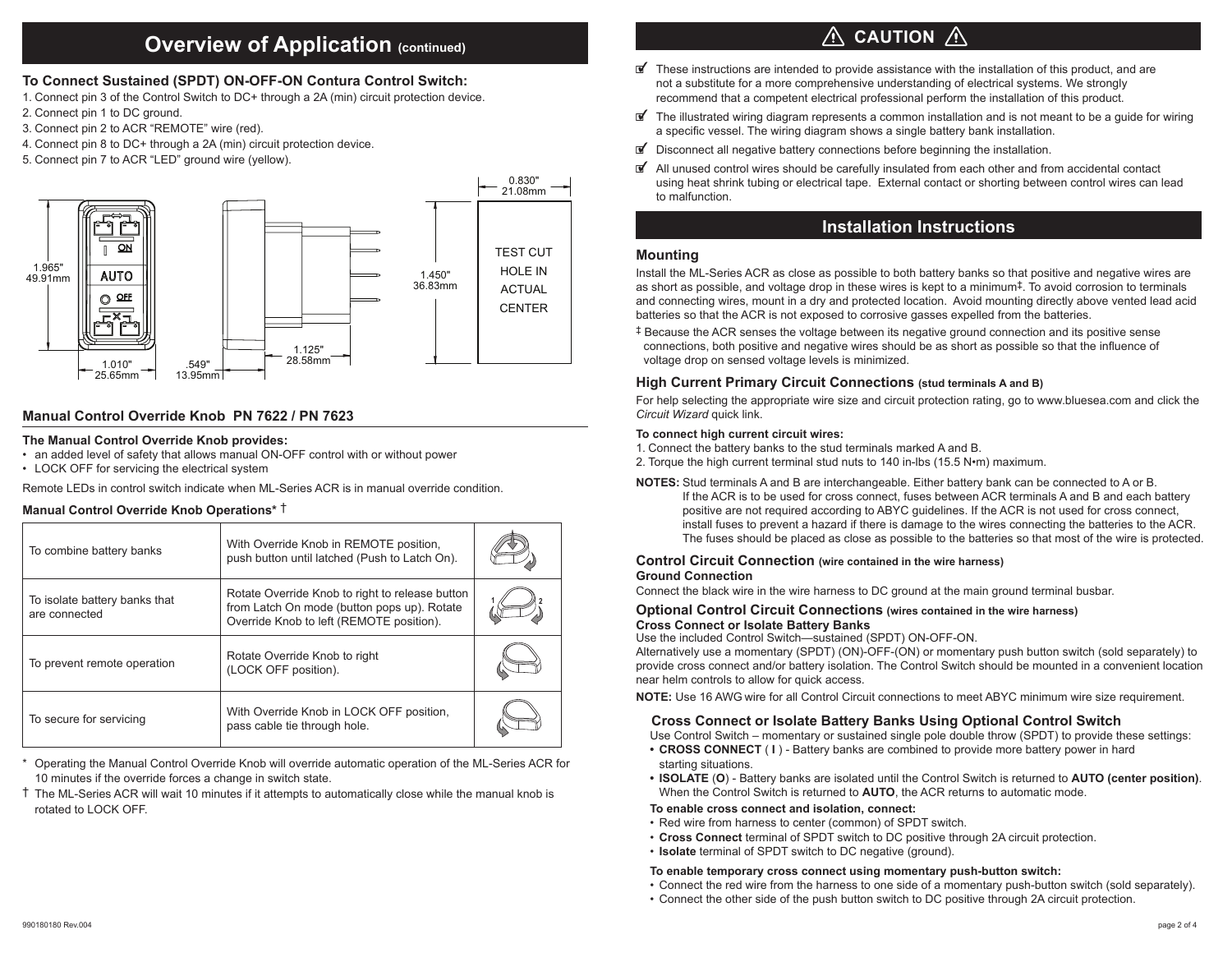### **Installation Instructions**

#### **Start Isolation**

The ML-Series ACR can be configured to automatically open temporarily (3-5 minutes) when voltage is sensed on any one of up to three start-isolation inputs. Enable this feature to isolate Start circuits from the House circuit and prevent starting current transients from interfering with sensitive house electronics.

#### **To enable Start Isolation:**

• Connect the brown wire (ISOLATION #1) from the harness to the terminal or wire running from the start key switch to the starter solenoid. Make this connection through a 2 Amp in-line fuse. This connection can be made at the start key switch or at the starter solenoid, but must be to the line that is positive only when cranking the engine. as shown below.

#### **To enable Start Isolation for two or three engines starting from the same battery:**

- Connect the green wire (ISOLATION #2) to ENGINE #2 in the same manner as above.
- Connect the orange wire (ISOLATION #3) to ENGINE #3 in the same manner as above.

#### **Start Isolation Installation**



### **Installation Instructions (continued)**

#### **Engine Isolation**

The ML-Series ACR can be configured to automatically open when two engines are simultaneously running to ensure that two running engines are never electrically connected. Enable this feature to reduce noise and communication cross-talk between engines, and to maximize total potential alternator output.

#### **To enable Engine Isolation for two engines:**

- Connect the brown wire (ISOLATION #1) from the harness to the ON terminal of the start key switch on one engine. Make this connection through a 2 Amp in-line fuse. This connection must be to the line that is positive while the engine is normally running.
- Connect the green wire (ISOLATION #2) to ENGINE #2 in the same manner as above.

#### **To enable Engine Isolation for three engines:**

• Connect the brown wire (ISOLATION #1) to ENGINE #1, the green wire (ISOLATION #2) to ENGINE #2, and the orange wire (ISOLATION #3) to ENGINE #3 in the same manner as above.

#### **Engine Isolation Installation**